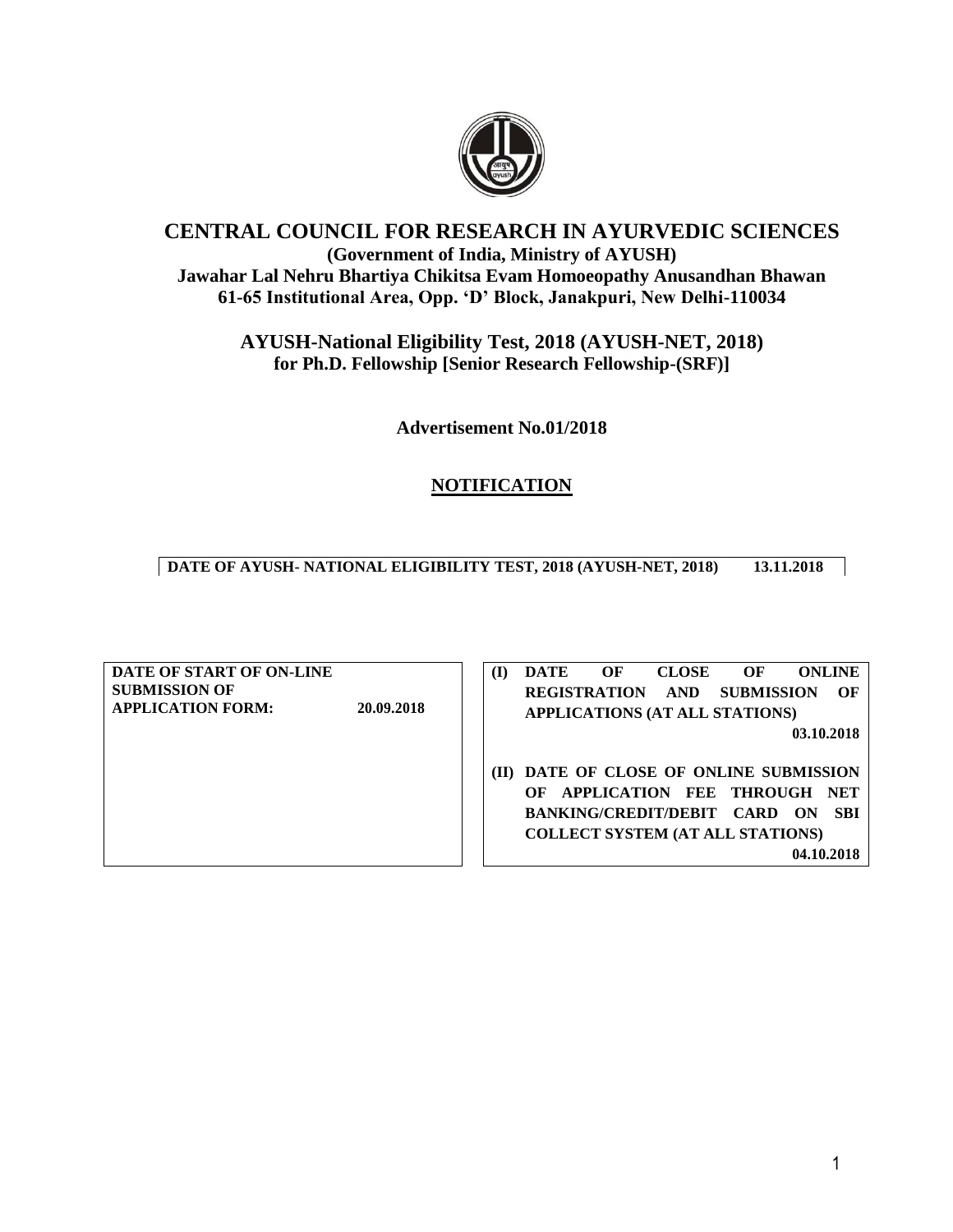## **AYUSH-National Eligibility Test, 2018 (AYUSH-NET, 2018)**

#### **IMPORTANT DATES**

|           | A. Date of AYUSH- National Eligibility Test, 2018 (AYUSH-NET, 2018)                            | <b>Tentatively on</b><br>13.11.2018 |
|-----------|------------------------------------------------------------------------------------------------|-------------------------------------|
| <b>B.</b> | <b>Schedule for On-Line Application</b>                                                        |                                     |
|           | Start of Online Registration and Submission of Application Form and<br>(i).                    |                                     |
|           | Fee Deposit through SBI Collect                                                                | 20.09.2018                          |
|           | Date of close of Online Registration and Submission of Applications (at All stations)<br>(ii). | 03.10.2018                          |
|           | (iii). Date of close of online submission of Application Fee through net Banking/credit/debit  | 04.10.2018                          |
|           | card on SBI Collect System (at all stations)                                                   |                                     |
|           |                                                                                                |                                     |
|           | C. Date of Publication of list of candidates registered for test on websites given at para 1.1 | 08.10.2018                          |
| D.        | <b>Issue of e-Admission Certificate to registered candidates</b>                               | 23.10.2018                          |

- 1. The Central Council for Research in Ayurvedic Sciences (CCRAS) on behalf of all Research Councils viz. Central Council for Research in Yoga and Naturopathy (CCRYN), Central Council for Research in Unani Medicine (CCRUM), Central Council for Research in Siddha (CCRS) and Central Council for Research in Homoeopathy (CCRH) will hold the examination for **AYUSH-National Eligibility Test, 2018 on Tuesday,**  13<sup>th</sup> November, 2018 for determining on eligibility of the Indian National candidates for the award of Ph.D. fellowship (SRF) in respective **AYUSH streams i.e. Ayurveda, Yoga & Naturopathy, Unani, Siddha and Homoeopathy**. The award of Ph.D. fellowship (SRF) to the successful eligible candidates will depend on their finding admission/placement in a university/ national laboratory/institution of higher learning and research in the field of concerned AYUSH streams as mentioned above.
- 1.1 *An eligible candidate may apply for AYUSH-NET* **for Ph.D. fellowship (SRF) in concerned AYUSH streams. The online Application Form (Annexure-I) is available at websites of Research Councils viz. CCRAS- [http://ccras.nic.in,](http://ccras.nic.in/) CCRYN- [http://www.ccryn.org,](http://www.ccryn.org/) CCRUM- [http://www.ccrum.res.in,](http://www.ccrum.res.in/) CCRH[http://ccrhindia.nic.in,](http://ccrhindia.nic.in/) CCRS- [http://www.siddhacouncil.com](http://www.siddhacouncil.com/) and Ministry of AYUSH[http://ayush.gov.in.](http://ayush.gov.in/)** *He/she may indicate his/her preference in the Online Application, as the case may be. Research Councils may consider candidates for* Ph.D. fellowship (SRF)*, depending on number of fellowships available and performance in the test, subject to the condition that they fulfil the laid down eligibility criteria.*  If a candidate is found to be over-age for Ph.D. fellowship (SRF) his/her candidature will automatically be cancelled*.*
- 1.2 List of qualifying candidates for the award of Ph.D. fellowship (SRF) will be made on the basis of their performance in the above Test. **Candidates qualifying for** Ph.D. fellowship (SRF)*,* **subject to fulfilling the eligibility criteria laid down in the Ph.D. Fellowship Scheme of AYUSH and as given in para 2.2 below.**  The candidates declared eligible for Ph.D. fellowship (SRF) will be governed by AYUSH/CCRAS rules /Scheme made in this regard.
- 1.3 The final result of AYUSH-NET, 2018 may be declared sometime in the month of December**, 2018** and the validity period to avail the Ph.D. fellowship (SRF) will be 2 years from effective date of fellowship as indicated in AYUSH NET Certificate.
- 1.4 The fellowship will be provided for pursuing Ph.D. under a University/ Institution of choice by the candidates and during their fellowship, they will be termed as Senior Research Fellows (SRFs). This will include the position of Senior Research Fellows under various research schemes/ projects of the Research Councils for each individual AYUSH stream for a specified duration. These SRFs will also be permitted to complete Ph.D. while working with Council in their respective project/scheme, if enrolled.
- 1.5 **UGC has mutually recognized AYUSH-NET and UGC-NET for admission to the Ph.D. programme** in the subjects covered under AYUSH except for those subjects in which UGC is conducting NET, such as "YOGA" and accordingly, the Ministry of AYUSH has requested all Universities to exempt AYUSH-NET qualified candidates from their own Entrance Test for admission to Ph.D. Programme.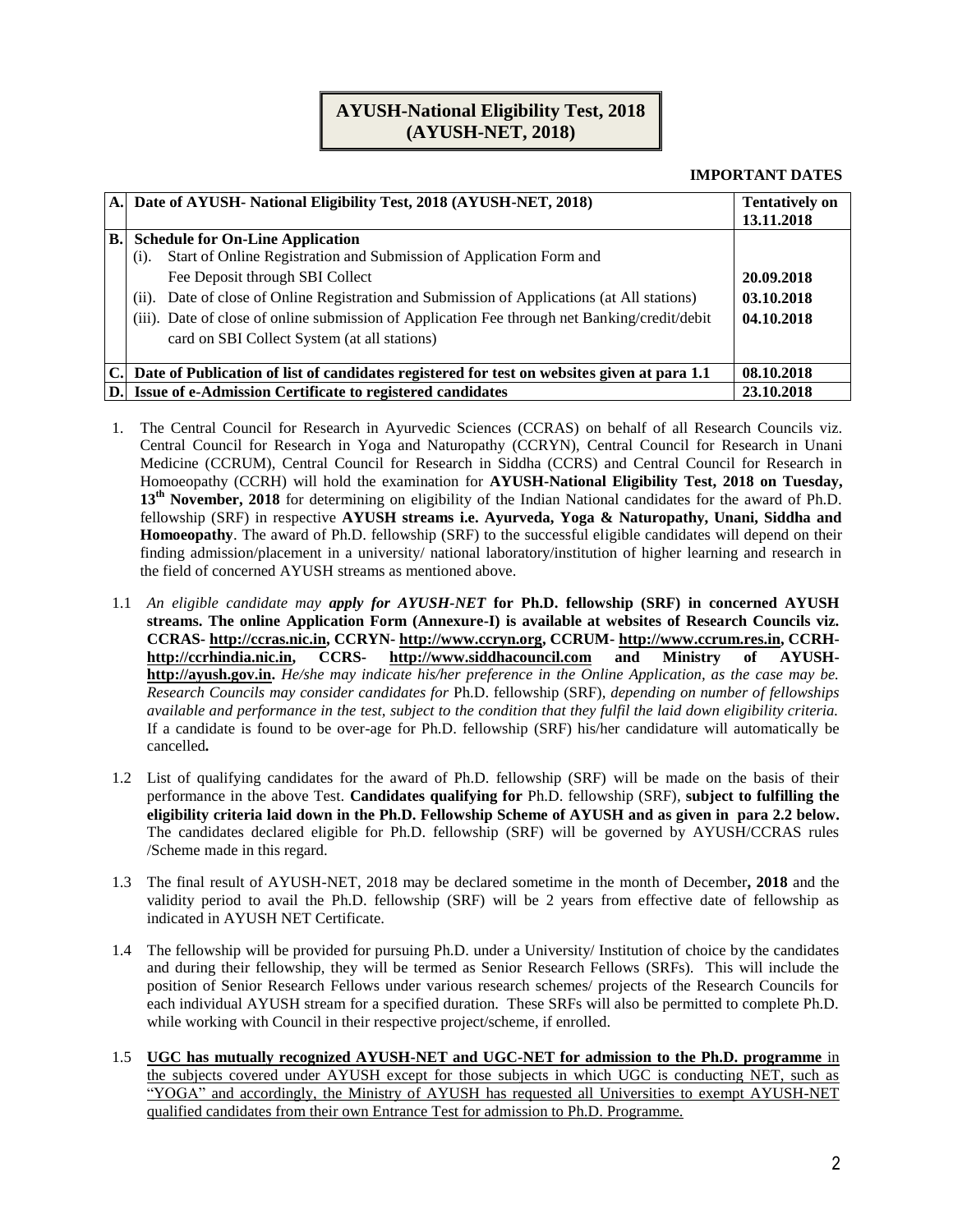1.6 Another list of waiting list/Panel would also be made for consideration for positions of SRF under various research schemes/projects of the Research Councils for each individual AYUSH Stream. (Subject to fulfilling the condition of appointments under the respective scheme/project) for the duration of that scheme of the project. These SRF would also be permitted to complete Ph.D. while working with Council in the respective project/Scheme, if enrolled. The validity of this waiting list/panel candidate will also be two years for placement in the AYUSH/Councils funded projects.

## **2.1 SUBJECTS OF THE TEST discipline wise i.e.**

The Test will be held in two Sections as given under:

#### **A. Aptitude Section (Part-I)**

Compulsory for all disciplines. Comprising of 30 questions common to all subjects on General Science and Research aptitude.

#### **B. Subject Specific Section (Part-II-A/Y/U/S/H)**

Subject Disciplines will be as under:

- **1.** Ayurveda
- **2.** Yoga & Naturopathy
- **3.** Unani
- **4.** Siddha
- **5.** Homoeopathy

## **2.2 EDUCATIONAL QUALIFICATION**

**RESEARCH FELLOWSHIP** (Medical): SRFs will be awarded each year by the concerned Research Councils to candidates, holding post-graduation (MD/MS) in any of the AYUSH streams with the exception in Yoga and Naturopathy for holding either PG [MD(Y/N)] or Graduation (BNYS) from a recognized University with 5 years experience, after qualifying the AYUSH National Eligibility Test (NET) conducted by the designated Research Council (CCRAS) of the Ministry of AYUSH. The candidates, who have appeared in their final PG qualifying examination in 2018 and their results are awaited, shall also be permitted to apply and appear in the AYUSH-NET Examination 2018 subject to the condition that such candidates shall get PG degree by **31st December, 2018**.

## **2.3 AGE LIMIT & RELAXATION:**

The upper age limit for applying for the award of Fellowship shall be 32 years for SRF as on **01.01.2019** which will be relaxable up to 5 years in the case of candidates belonging to Schedule Castes/Schedule Tribes/OBC (Noncreamy layer), Physically Handicapped (lower locomotive disability only) and female applicants. Physically Handicapped (lower locomotive disability only) shall get additional relaxation of 5 years in age for SC/ST Category and 3 years for OBC (NCL) category.

## **3. DATE AND SCHEME OF THE TEST:**

**The single paper MCQ based test will be held on Tuesday, the 13 th November, 2018 as under:** 

| <b>Subject</b>                                                   | <b>Marks</b> |  |
|------------------------------------------------------------------|--------------|--|
| <b>Aptitude Section (Part-I)</b>                                 |              |  |
| Compulsory for candidates of all streams common to all           | 30           |  |
| subjects on General Science and Research aptitude.               |              |  |
| $(30 \text{ MCQ} \circledcirc 1 \text{ mark for each question})$ |              |  |
| <b>Subject Specific Section (Part-II-A/Y/U/S/H)</b>              |              |  |
| In conventional AYUSH subject concerned as under:                |              |  |
| Ayurveda<br>1.                                                   |              |  |
| Yoga & Naturopathy<br>2.                                         | 90           |  |
| 3.<br>Unani                                                      |              |  |
| Siddha<br>4.                                                     |              |  |
| 5.<br>Homoeopathy                                                |              |  |
| (90 MCQ @ 1 mark for each question)                              |              |  |
| <b>TOTAL</b>                                                     | 120          |  |

All questions in both the sections will be compulsory. Each question will carry one mark. Negative marking  $\omega$  0.25 will be made for each of the wrong answers. The questions in both the sections would appear in English only.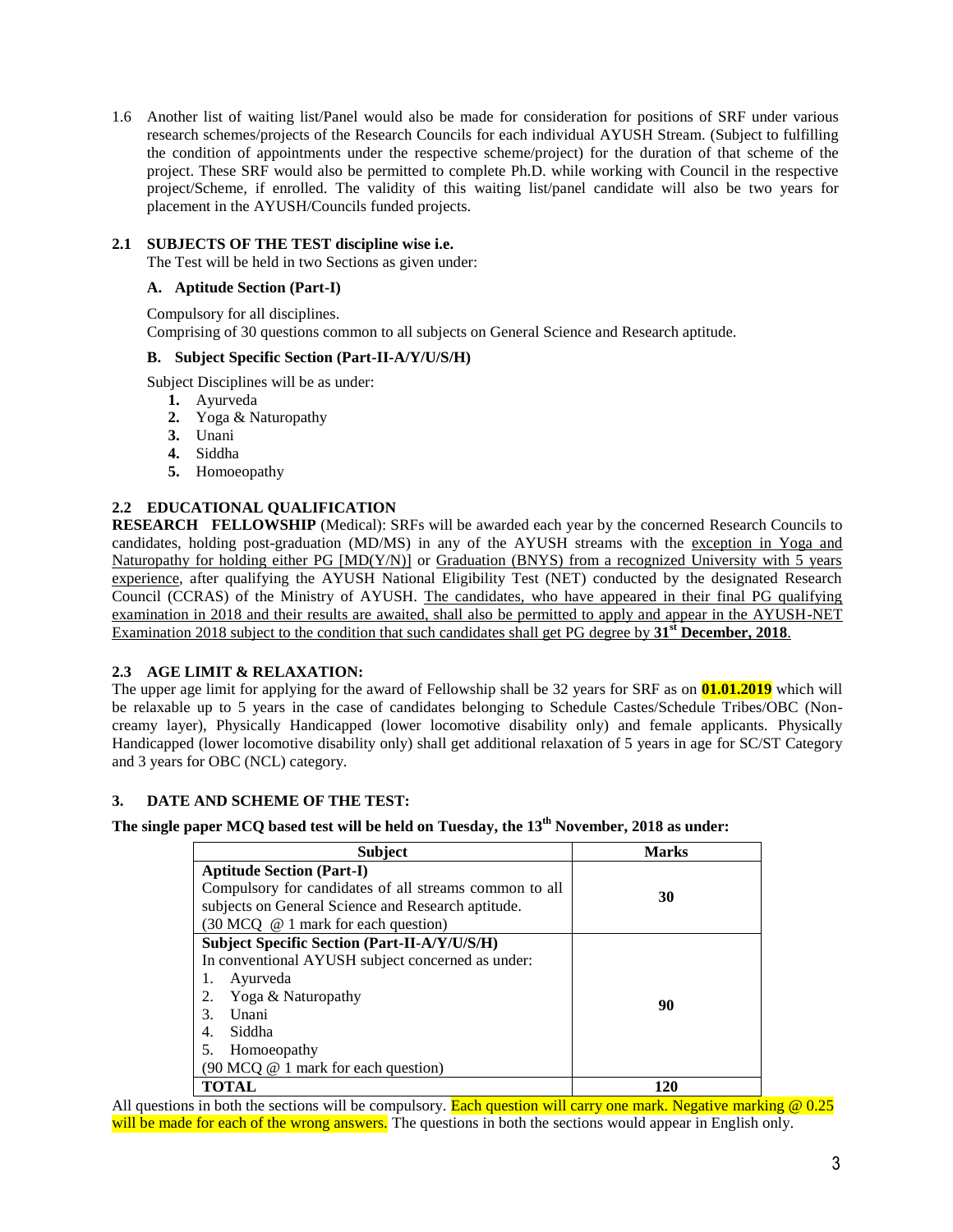### **3.1 SYLLABUS OF THE TEST**

**The question paper shall be divided into Two Sections (Part-I & Part-II) as per syllabus and Ph.D. Fellowship Scheme.**

#### **Aptitude Section (Part-I)**

This section is compulsory for candidates of all streams.

This section will comprise of 30 questions common to all subjects on General Science and Research aptitude. This part shall contain questions pertaining to General Aptitude with emphasis on logical reasoning, graphical analysis, analytical and numerical ability, quantitative comparison, series formation, puzzles etc and Research methodology.

#### **Subject Specific Section (Part-II-A/Y/U/S/H)**

#### **SUBJECT DISCIPLINE**

- 1. Ayurveda
- 2. Yoga & Naturopathy
- 3. Unani
- 4. Siddha
- 5. Homoeopathy

This section shall contain subject-related conventional Multiple Choice questions (MCQs), generally covering the topics given in the syllabus as prescribed by the Central Council of Indian Medicine (CCIM) in concerned under graduate degree courses for Ayurveda, Unani & Siddha (B.A.M.S., B.U.M.S. and B.S.M.S., respectively); by the Central Council for Homoeopathy (CCH) in concerned under graduate degree course (B.H.M.S.) for Homoeopathy and as the syllabus provided by the Central Council for Research in Yoga & Naturopathy (CCRYN) for Yoga & Naturopathy.

**If a question for any reason found wrong, the benefit of marks will be given to only those candidates who attempt the question. On review of representations by the subject experts, if it is found that along with the original answer key one more option(s) is correct then marks will be awarded to all those candidates who have attempted any one of the correct options.** 

**Ph.D. Fellowship Scheme for AYUSH-NET, 2018 may be seen at websites of Research Councils and Ministry of AYUSH as given at para 1.1 above.**

#### **4. EXAMINATION CENTRES**

The test will be held at 5 Centres at **Delhi NCR, Mumbai, Kolkata, Chennai and Guwahati**.

A candidate may opt for anyone of the above centres. No request for change of centre would be granted. If sufficient number of candidates do not opt for any of the above Centres, that particular Centre may stand deleted from the above list OR otherwise also, the concerned candidates may be allotted another Centre nearest to their place of residence, at the discretion of CCRAS/AYUSH. No TA/DA will be admissible to any candidate for attending the AYUSH-NET, 2018, in any circumstances.

#### **5. HOW TO APPLY:**

- Candidates should have a valid personal e-mail ID and mobile number. It should be kept active during the entire recruitment process. Registration number, password, and all other important communication will be sent on the same registered e-mail ID (please ensure that email sent to this mailbox is not redirected to your junk / spam folder).
- Candidates should take utmost care to furnish the correct details while filling in the on-line application. YOU CAN EDIT THE INFORMATION BEFORE SUBMISSION OF STEP-I and STEP-II. Once the form is submitted, it can't be edited.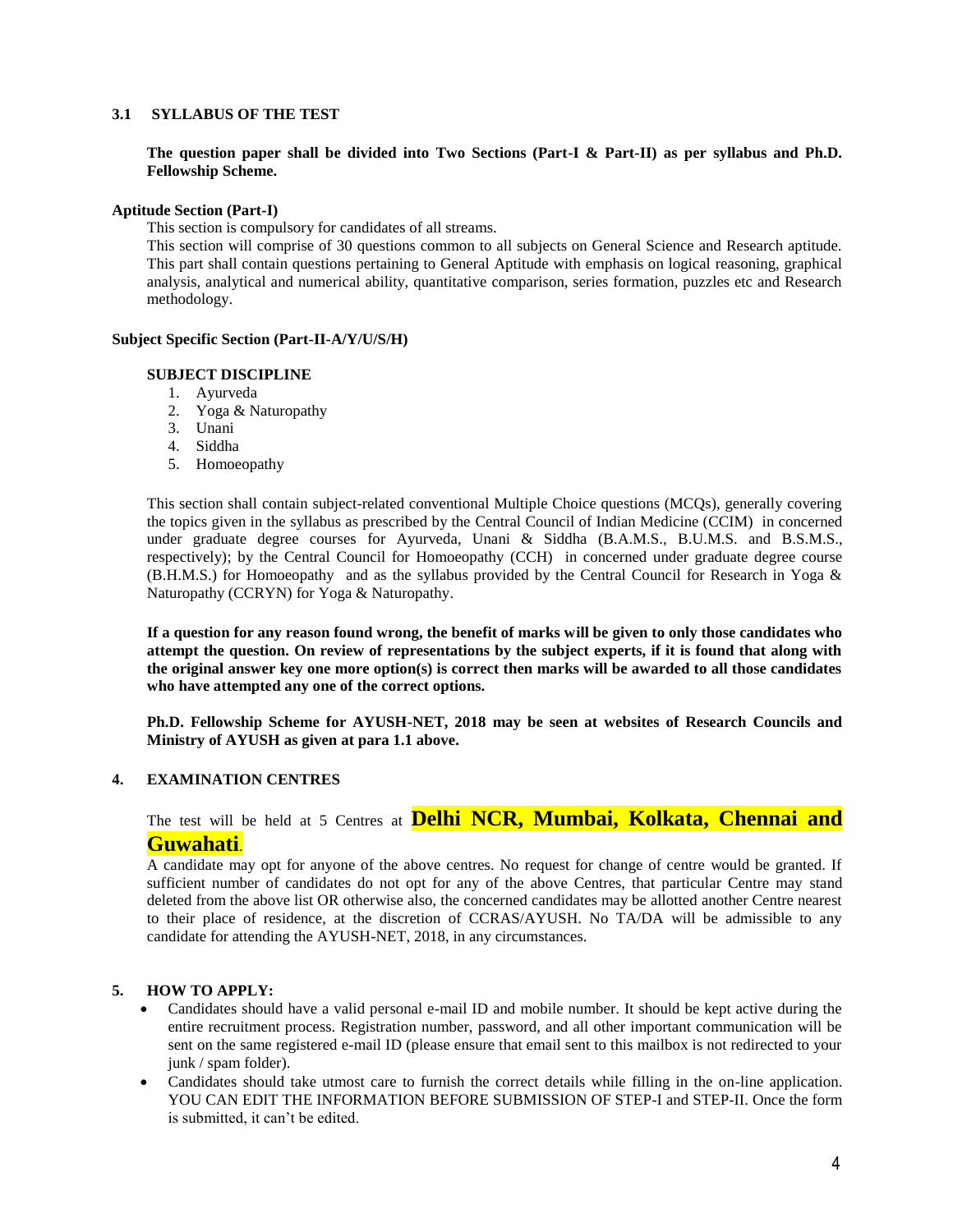- The step by step process for submitting the application form for AYUSH-NET is given below:
	- o Step-I: Registration of Personal Details, and Contact details. Login Id and password will be sent to you through e-mail on registered e-Mail Id.
	- o Step-II: Login to complete the Personal Details, Qualification Details, Declaration.
	- o Step-III: The payment of Application Fee after 24 hours through Online mode via Debit card, Credit card or Internet banking through State Bank collect System of State Bank of India.
- Application once submitted cannot be withdrawn and fee once paid will not be refunded in any case, neither shall be held reserved for any other recruitment nor selection process in future.

## **STEP-I Registration**

- Candidates agreeing the terms & conditions may apply by clicking 'I Agree' Checkbox given below and pressing the 'Start' button.
- The candidate should fill up all the desired information i.e. Personal Details, Contact Details, etc. correctly.
- On completion of Step-I registration, a message will be received in candidate's registered email id conveying his registration and login ID and password.

## **STEP-II Completion of Application form**

- After registration, candidate has to login and complete other details in application form like Personal Details, Qualification Details, and Declaration etc.
- Instructions regarding scanning of Photograph, Signature and Certificates: Candidates should upload the scanned (digital) image of their photograph and signature as per the process given below. The applicant should note that only Jpg/jpeg format is acceptable:
	- o Photograph Image:
		- Photograph must be a recent passport size colour picture on light background (not older than 03 Months).
		- Look straight at the camera with a relaxed face.
		- The size of the scanned image should be up to 100kb in jpg/ jpeg format only.
	- o Signature Image:
		- The applicant has to sign on white paper with Black ink pen.
		- The signature must be signed only by the applicant and not by any other person.
		- Please scan the signature area only and not the entire page.
		- Size of file should be up to 100kb in Jpg/jpeg format only.

## **Step-III: On-line Fee Depositing process in State Bank of India (SBI) through SB Collect System**

- Candidate needs to re-login and click the link/tab "Make Online Payment" active after 24 hours of submission of the application. Once SB Collect of State Bank of India portal is opened, then DO NOT click Refresh or Back Button.
- Steps to be followed in SB Collect portal for Online Payment:
	- o System will redirect you on AYUSH-NET page of State Bank Collect Portal.
	- o Kindly check & confirm the details shown on the screen i.e Application Seq No., DOB, Name, Mobile No, e-mail ID, post & category, etc., then click on Submit/confirm Button.
	- o Enter Name, Application Sequence Number and Date of birth in dd/mm/yyyy format ONLY. Then click on submit Button.
	- o Select the Online Payment Option.
	- o Kindly make the online payment via credit or debit card or Net banking and retain the transaction number for future reference.
- Candidates are advised to keep with them the copy of the e-receipt as a token of remittance of fee for future reference.
- Candidates are advised not to attempt for registration more than once. In case of multiple registrations, their candidature is liable for cancellation/rejection without any notice/intimation.
- After depositing the application fee through online mode, you may check the status of application form after 2 days. In case the same is not reflecting, you can mail to Helpdesk E-mail ID:  $\langle$ ccrashelpdesk2018@gmail.com> with scanned copy of e-receipt about the same.

**\*** TECHNICAL QUERIES/ CLARIFICATIONS relating to the filling up of ONLINE APPLICATION: Please feel free to contact the helpdesk at E-mail:  $\langle$  ccrashelpdesk2018@gmail.com >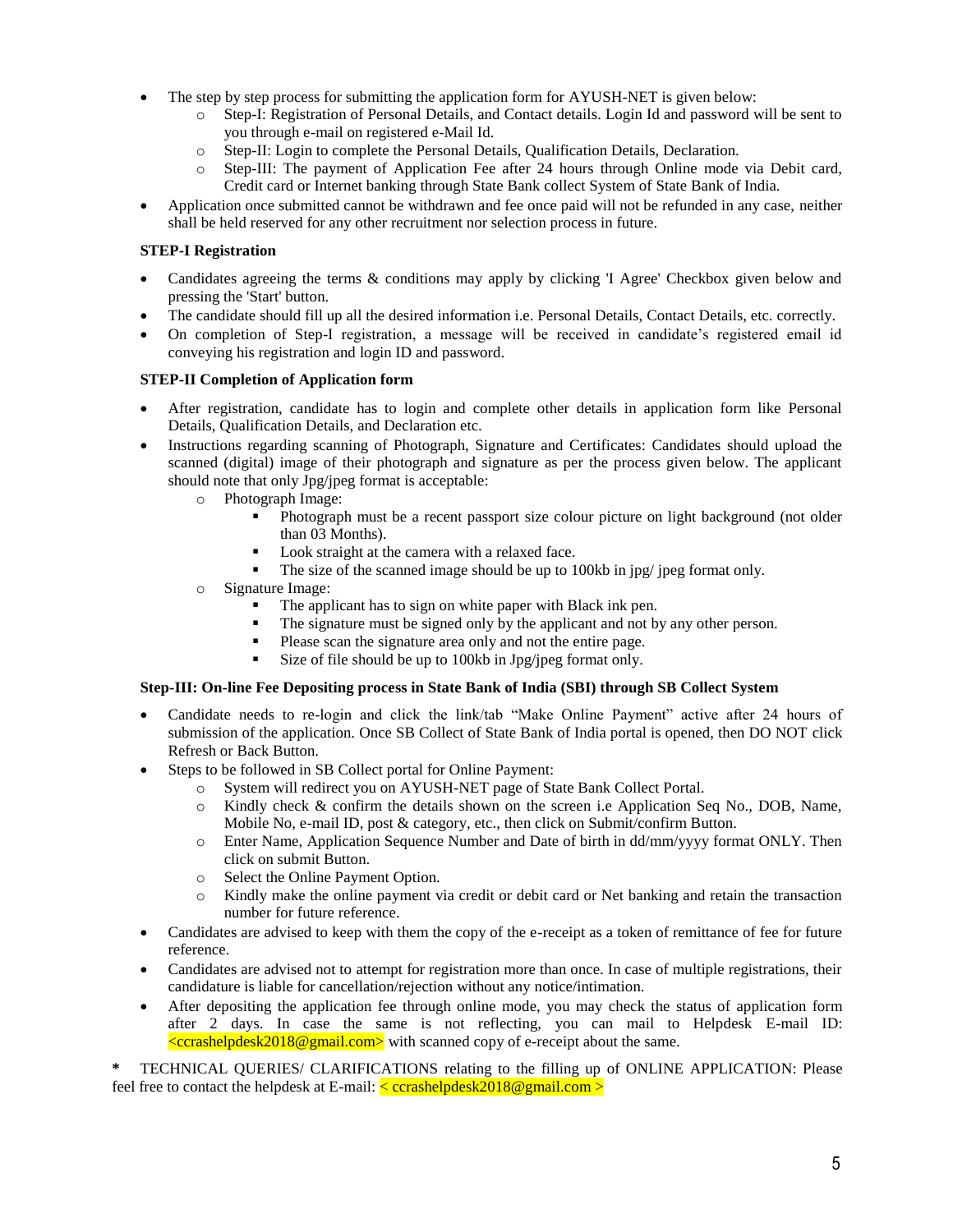### **5.1 Examination Fees:**

Candidates need to pay their application fees through SBI Collect System.

| S.No.    | <b>CATEGORY</b>                                                      | <b>FEES</b>         |
|----------|----------------------------------------------------------------------|---------------------|
|          | General                                                              | <b>Rs. 1000/-</b>   |
| <u>.</u> | Other Backward Classes (OBC)-Non Creamy Layer                        | $Rs. 500/-$         |
|          | SC/ST/Physically Handicapped (PH) (lower locomotive disability only) | $\text{Rs. } 250/-$ |

**OBC candidates whose caste is not listed in Central List (as available on National Commission for Backward Classes website** www.ncbc.nic.in**) and who are not covered under the provisions as applicable to OBC – Non Creamy Layer (NCL) candidates shall be treated as General Category candidates for all purposes. Accordingly, OBC Candidates not belonging to OBC Non Creamy Layer shall indicate their category as 'General'.**

#### **5.2 APPLY THROUGH ONLINE APPLICATION:**

Interested & eligible candidates may apply Online through a link available **at above-mentioned websites of Research Councils and Ministry of AYUSH at para 1.1.** In order to apply Online, the candidates are required to register online through the registration link provided, then login and complete the application form and after 24 hrs, deposit the requisite examination fee through SBI Collect System**.** 

**Before applying Online, candidates are advised to go through detailed notification available at websites of Research Councils and Ministry of AYUSH given at para 1.1 above.**

**Candidates must write their name, father/mother's name as written in their Matriculation (Xth Class Board) Certificate and should ensure that the same are matching with their educational qualification certificates and caste certificate except for married females who may submit relevant certificate regarding change of their name while filling their online application form.** 

**After filling the online application, candidates should preview their entire application form and make changes if required before final submission of online application. No change in the particulars entered in the application form will be possible after final submission of online application and no correspondence in this regard will be entertained.** 

**After successful submission of ONLINE Application, an Application Number will be generated. Preserve the Application Number for future reference and for downloading your e-Admit Card. Keep a print out of the duly filled-in application form for reference.** 

**NOTE: Candidates after successfully submitting application online may take print out of the Application Form for their record. Candidates should note that successful submission of online application does not mean that they have been registered for this test. Only eligible candidates will be registered after successful receipt of online application and fee. To ensure their candidature, candidates should check their registration status on websites of Research Councils as mentioned above tentatively between 8 th to 10th October, 2018 and afterwards their request shall not be considered.**

*Examination fees paid through SBI collect system for a particular examination will neither be adjusted for any subsequent examination nor refunded under any circumstances. Please note that Fees submitted by any other mode like money order, demand draft, IPO etc. will be summarily rejected.* 

*IN ORDER TO AVOID LAST MINUTES RUSH, THE CANDIDATES ARE ADVISED TO APPLY EARLY ENOUGH. RESEARCH COUNCILS AND MINISTRY OF AYUSH WILL NOT BE RESPONSIBLE FOR NETWORK PROBLEM OR ANY OTHER SUCH TYPE OF PROBLEM*.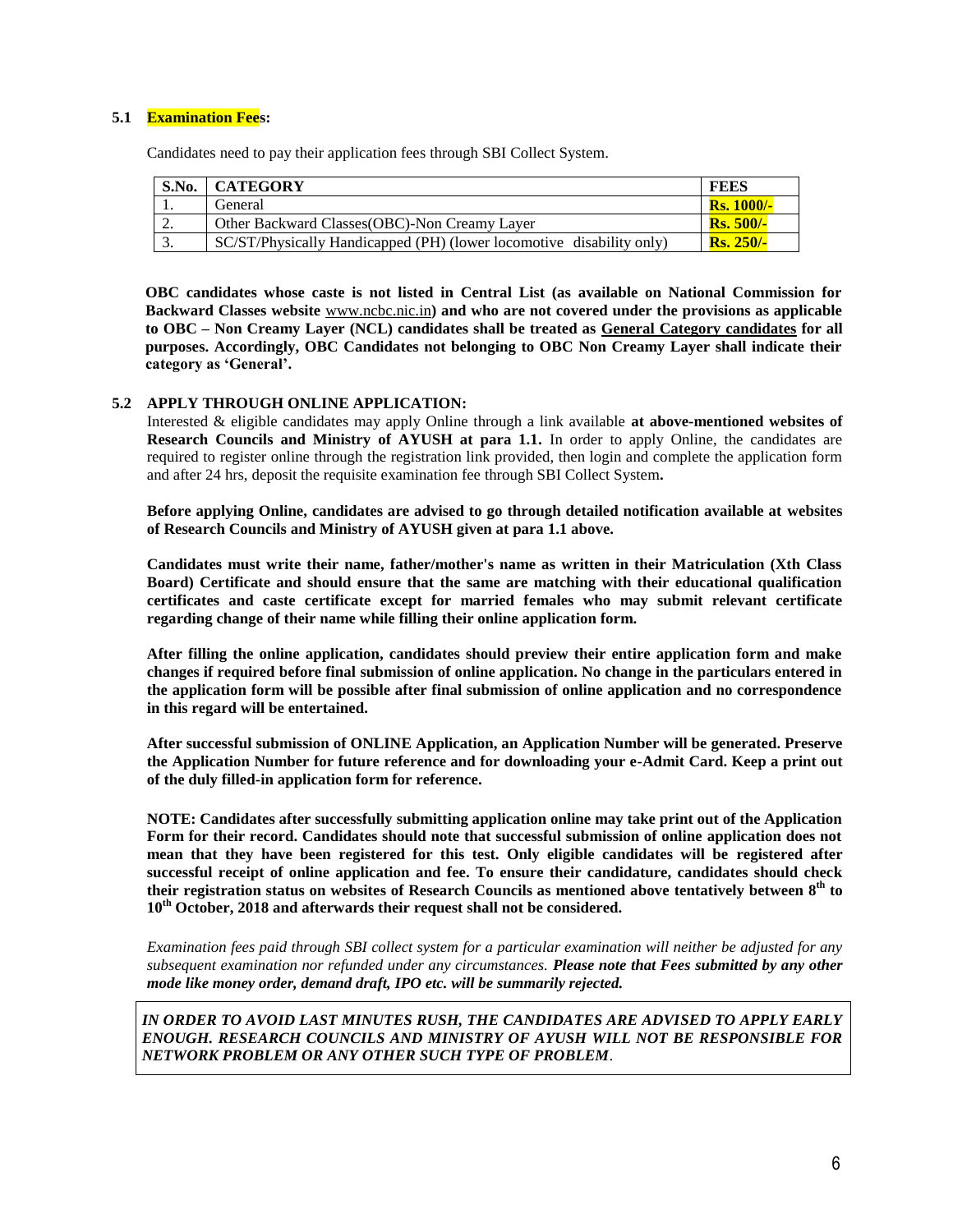#### **5.3. CANDIDATE SEEKING FEE CONCESSION**

*The candidate should attach an attested copy of his/her category certificate as a proof of his/her claim. An application form (through online), claiming any concession in fee, age & educational qualification but without an attested copy of a valid SC/ST/OBC(NCL)/PH(lower locomotive disability only) certificate from a competent authority and in prescribed format, will be summarily rejected. OBC candidates, who are not covered vide the provision of Non-Creamy Layer (NCL) as per the provisions of Govt. of India shall not be eligible to get the benefit of relaxation in age, fee concession etc.*

*Candidate must note that for availing OBC category benefit CCRAS follows only Central Govt. list and not the state Govt. lists. Similarly, candidate applying under physically handicapped (PH) (lower locomotive disability only) category may note that Govt. of India rules will be applicable in this regard, otherwise they shall not be eligible for any concession.*

#### **6. THE LAST DATE FOR SUBMISSION OF APPLICATION FORM:**

The last date for submission of online application form is  $3<sup>rd</sup>$  October, 2018. No hard copy of online submitted application and Challan is required to submit to any Research Council.

#### **7. IMPORTANT POINTS:**

- (i) While applying for this test, please ensure that you fulfil all the eligibility conditions and follow all the laid down procedures/guidelines for this test.
- (ii) While applying Online, apply early enough to avoid any last-minute rush.
- (iii) List of candidates registered for this test will be made available on the concerned websites as mentioned in para 1.1 above on **08.10.2018.** The candidates must refer to these websites for checking their registration in time and for having updates from time to time.
- (iv) **Facility for downloading e-Admission Certificates to the registered candidates will be provided on the above-mentioned websites of Research Councils. No paper Admission Certificate will be sent by post. No duplicate e-admission certificate shall be issued to the candidates at the Exam Centre. Research Councils and Ministry of AYUSH will not be responsible for any delay on the part of** *the candidates***.**
- (v) **MCQ for online AYUSH-NET, 2018 will be available in English version only.**
- (vi) More than one application form from a candidate opting different subject (s) will not be accepted in any case.
- (vii) Candidate should exercise due care in filling up the application form. In case of any error on the part of the candidate, he/she will be held solely responsible for any loss suffered by him/her. No change in the entries made in the original application form will be allowed under any circumstances at later stage.
- (viii) No relevant column of the application form should be left blank. Incomplete or defective applications shall be summarily rejected.
- (ix) No candidates shall be permitted to leave the Exam Hall before the expiry of 2 Hours from the start of the exam.
- $(x)$  No individual intimation by any mode will be sent to the candidates
- (xi) OBC candidates whose caste is not listed in Central List (as available on NCBC website) and are not covered under the provisions as applicable to OBC Non-Creamy Layer (NCL) shall be treated as a General Category candidate for all purposes and shall not be eligible to get the benefit of relaxation in age & fee concession etc. Accordingly, **OBC Candidates not belonging to OBC Non-Creamy Layer shall indicate their category as 'General'.**